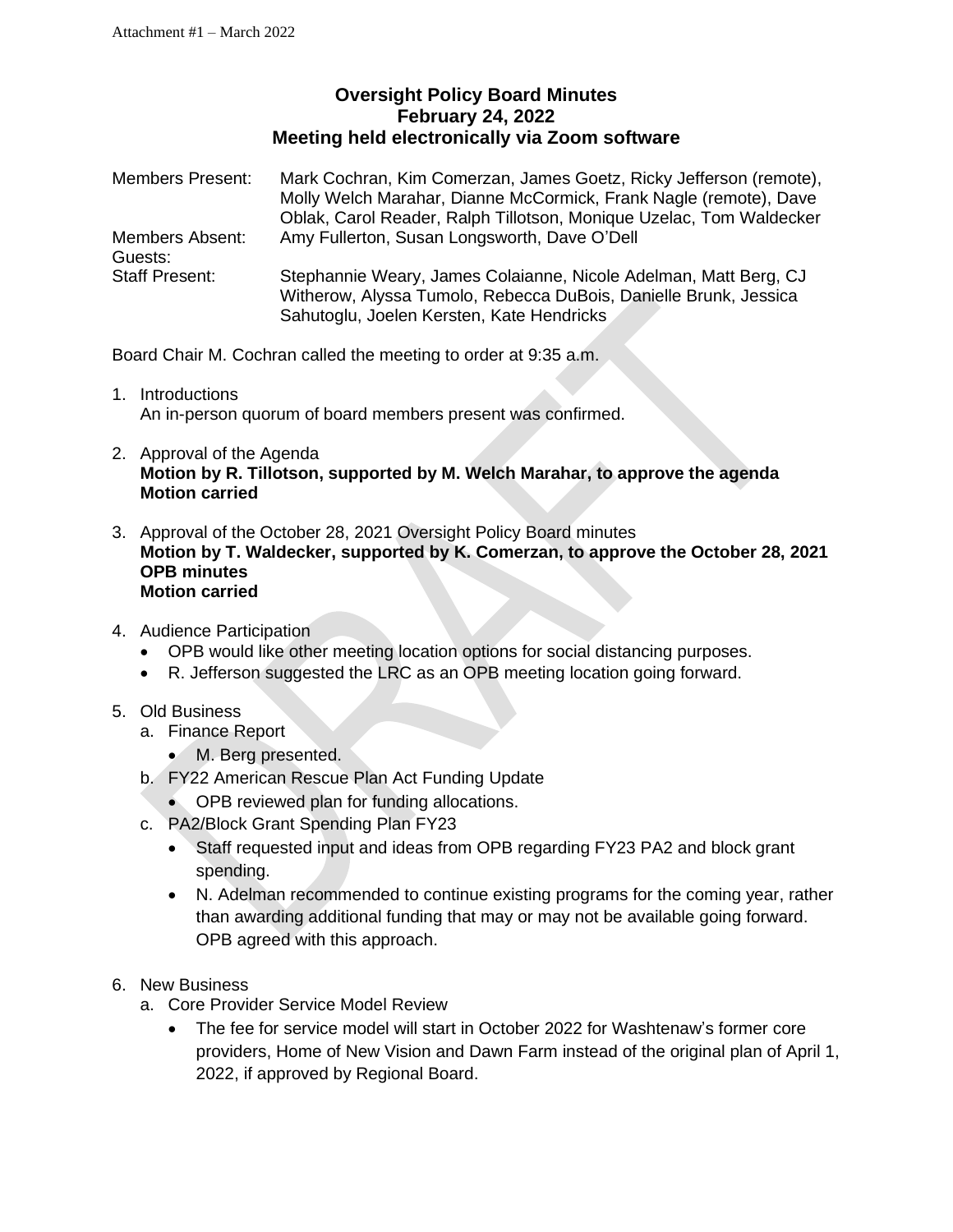- M. Welch Marahar expressed concern for the continued availability of publicly-funded treatment beds, and how the PIHP will ensure that availability now that the access has been streamlined.
- Nicole agreed that this is a concern, which is one reason for a 10/1/22 start date to provide time and dialogue with the former core providers to ensure availability.
- This item will remain as a standing agenda item for OPB for now.
- b. Request for PA2 Funds for Livingston Women's Specialty Service
	- A missing FY18 payment was discovered during a Livingston County CMH audit.
	- PIHP has no record of submission, but CMH is sure they submitted.

**Motion by R. Tillotson, supported by J. Goetz, to approve \$11,058.50 in FY22 PA2 funds to Livingston County Community Mental Health Authority for the Livingston Women's Specialty Services (WSS) Program for an outstanding FY18 invoice Motion carried**

- c. SUD Dashboard
	- J. Sahutoglu presented.
	- Staff will bring the dashboard to the quarterly provider meetings going forward.
	- OPB would also like to review the dashboard on a quarterly basis.
- d. Naloxone Distribution and Regional Reports
	- A. Tumolo and R. DuBois presented.
	- This data will be presented to OPB on a quarterly basis.
- e. Naloxone Policy

HBV HCV, page 15 of packet: K. Comerzan advised that both Hepatitis B and Hepatitis C should be included.

**Motion by T. Waldecker, supported by D. McCormick, to approve the revised Naloxone policy, including K. Comerzan's recommendation, noted above Motion carried**

f. SUD Media Campaign Policy

## **Motion by T. Waldecker, supported by R. Tillotson, to approve the revised SUD Media Campaign Motion carried**

- 7. Report from Regional Board
	- No official meeting, no quorum.
- 8. SUD Director Updates
	- a. CEO Update
		- The Shirkey bill has momentum, will likely make it to the senate floor. If it passes in the Senate, the next step would be a move to the House.
		- The current plan is for staff to begin returning to the office in March.
	- b. Opioid Health Homes
		- Packard is the current OHH.